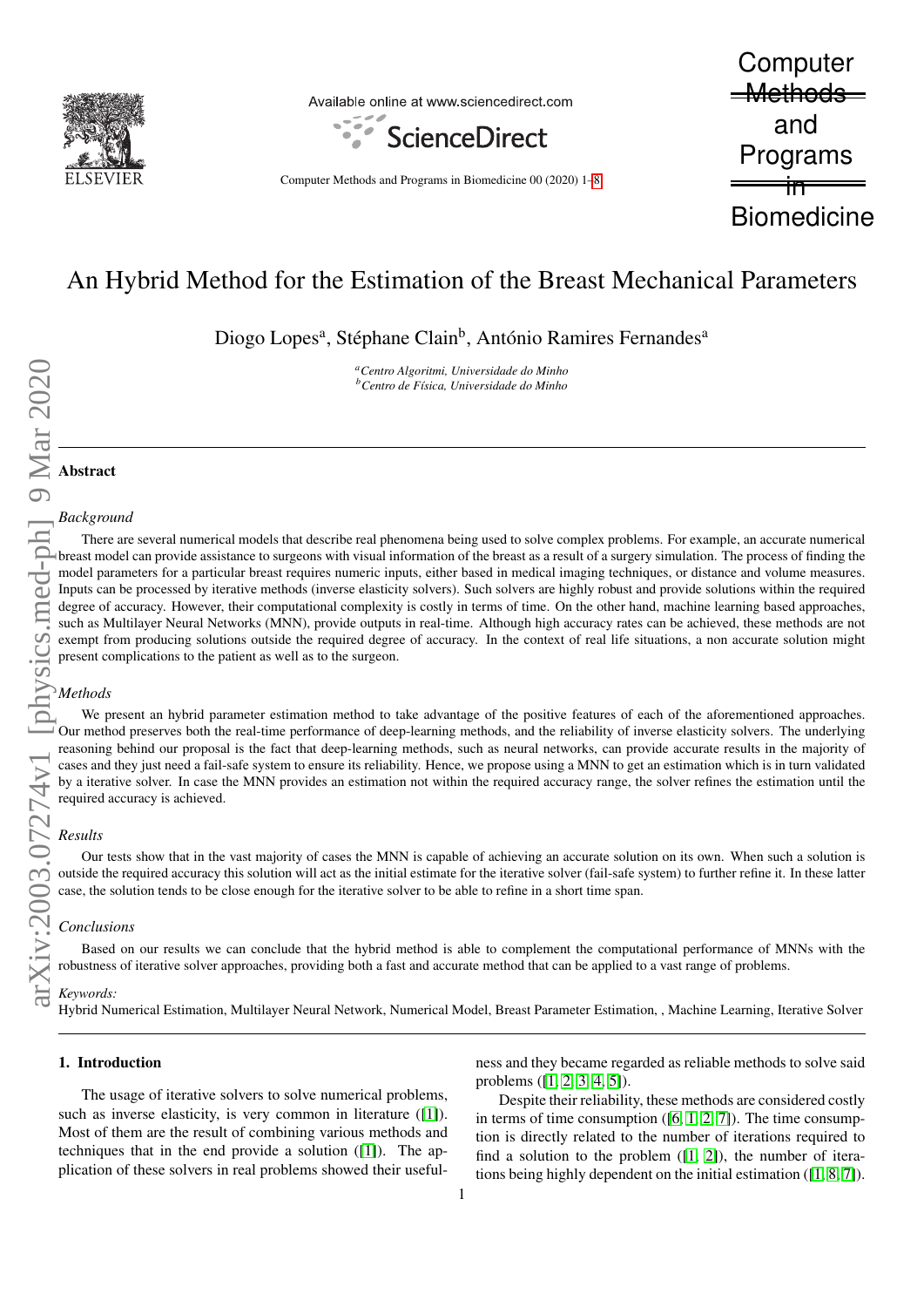With that in mind, several approaches were made to develop methods capable of providing these solvers with better approximations as initial estimations which could accelerate the convergence and therefore reduce the time spent with the solver  $([2, 9, 10, 8, 7])$  $([2, 9, 10, 8, 7])$  $([2, 9, 10, 8, 7])$  $([2, 9, 10, 8, 7])$  $([2, 9, 10, 8, 7])$  $([2, 9, 10, 8, 7])$  $([2, 9, 10, 8, 7])$ .

These types of problems can be seen as regression problems, and on that account, machine learning methods such as MNNs, started to be an alternative and viable approach in several fields from computer science to biology ([\[11,](#page-7-11) [12,](#page-7-12) [13,](#page-7-13) [14,](#page-7-14) [15\]](#page-7-15)). In fact, there is already available literature where they are used to help solve real life problems involving iterative methods ([\[16,](#page-7-16) [17,](#page-7-17) [18,](#page-7-18) [19,](#page-7-19) [20\]](#page-7-20)).

The main issue with MNNs and other machine learning methods is that they are not 100% reliable and can occasionally produce outputs outside the required safety margin. If we consider problems where the health of a patient is involved, than, the usage of these methods becomes very limited, since using inaccurate data can potentially lead to health complications.

Lets consider as a case study, the iterative solver proposed by [\[7\]](#page-7-7) that is used to estimate the biomechanical parameters of the breast. The method receives a set of breast measurements and then starts an iterative process from an initial estimation of the breast parameters that concludes when the measurements produced by the estimated parameters match (to a certain degree) the input breast measurements ([\[7\]](#page-7-7)). Despite the work proposing ways to accelerate the convergence, the method can, for some cases, need hours to provide an accurate solution ([\[7\]](#page-7-7)).

problems, that combines the capacity of obtaining nearly instantaneous results by a machine learning method (MNN) and the robustness and accuracy of iterative solvers. This method uses data from the known problem to train a neural network which will then be used to provide a solution to the problem. Then, the iterative solver will validate the provide solution. If the solution does not meet the accuracy requirements, than the iterative solver refines the aforementioned solution.

Note that, the intent behind this hybrid method is not to use the MNN as a rough initial estimator as what happens in other studies ([\[18,](#page-7-18) [20\]](#page-7-20)), but to use the MNN as a replacement for the slow iterative solvers understanding at the same time its limitations.

We use as case study the iterative solver mentioned above ([\[7\]](#page-7-7)) and will conduct several tests. The results obtained show that this method achieved the goals of becoming faster (MNN working  $\approx 99\%$  of times) and robust (the iterative solver was able to refine the breast parameters when the MNN solution was not accurate enough).

Subsection [2.1](#page-1-0) (in [2\)](#page-1-1) details the iterative method (case study) used to demonstrate the validity of the hybrid approach. Section [3](#page-3-0) presents and evaluates the neural network approach comparing it with an iterative method (subsection [2.2\)](#page-2-0) and the hybrid approach is described in subsection [3.2.](#page-5-0) Finally, in [4](#page-6-0) we discuss the general results and present some conclusions and possible avenues for future work.

#### <span id="page-1-1"></span>2. Methods

#### <span id="page-1-0"></span>*2.1. Case Study: Breast Model*

We provide a brief description of the iterative method used to demonstrate the advantages of the hybrid approach. The method presented in [\[7\]](#page-7-7) was selected because it is an analytical method and a large set of examples can be generated both for training, and testing the neural network.

The breast is a complex structure constituted of a mass of glandular tissue encased in fat that accounts for its characteristic round shape, being connected to the skin through a series of ligaments. These tissues possess different bio-mechanical properties depending of the patient (age, fat layer length, skin elasticity among others), and as such behave differently to external perturbations, namely the gravity. Deformation evaluation of the breast over these external actions is achieved by considering a simplified stress-free geometrical domain of the breast equipped with a Neo-hookean mechanical model ([\[3\]](#page-7-3)) where the breast inner tissues and the skin are discretised (as in  $[21, 7]$  $[21, 7]$ ).

We propose a new hybrid method to solve estimation/regression denoted by  $\Lambda_g = (R, H)$  while the mechanical parameters are<br>plems, that combines the capacity of obtaining nearly in-<br>denoted by  $\Lambda_g = (\lambda_g, \mu_g, \lambda_g, \mu_g)$  and they The breast's shape and size in a stress-free domain consists in a spherical cap where the plane section is attached to the torso. This geometrical structure is defined by two parameters: the radius  $R$  and the truncated length of the cap  $H$ . The breast visco-elastic properties are defined by a set of four mechanical parameters:  $\lambda_{br}$  and  $\mu_{br}$  for the glandular and fat tissues, and  $\lambda_{sk}$  and  $\mu_{sk}$  for the breast skin. The geometrical parameters are denoted by  $\Lambda_m = (\lambda_{br}, \mu_{br}, \lambda_{sk}, \mu_{sk})$  and they can be used to generate a digital breast (figure [1\)](#page-1-2).

<span id="page-1-2"></span>

Figure 1: Breast scheme with the geometrical parameters (left) and digital breast example under gravity (right) - [\[7\]](#page-7-7)

The six parameters  $\Lambda = (\Lambda_g, \Lambda_m)$  that characterise the breast shape, size, and the mechanical characteristics have to be determined for each patient. In [\[7\]](#page-7-7), they use 15 measurements  $M = (M_1, \dots, M_{15})$  to estimate these six parameters. The aforementioned measurements consist on the breast's volume, skin surface area, breast height, frontal and back depth for the patient in three different positions depicted in Figure [2](#page-2-1) (see [\[7\]](#page-7-7) for the details).

We aim at finding the set of parameters  $\Lambda$  from a given set of measurements *M* carried out on a specific patient. There are several methods proposed in literature that provide the parameters' identification operator  $M \to \Lambda(M)$  ([\[6,](#page-7-6) [3,](#page-7-3) [22,](#page-7-22) [7\]](#page-7-7)). We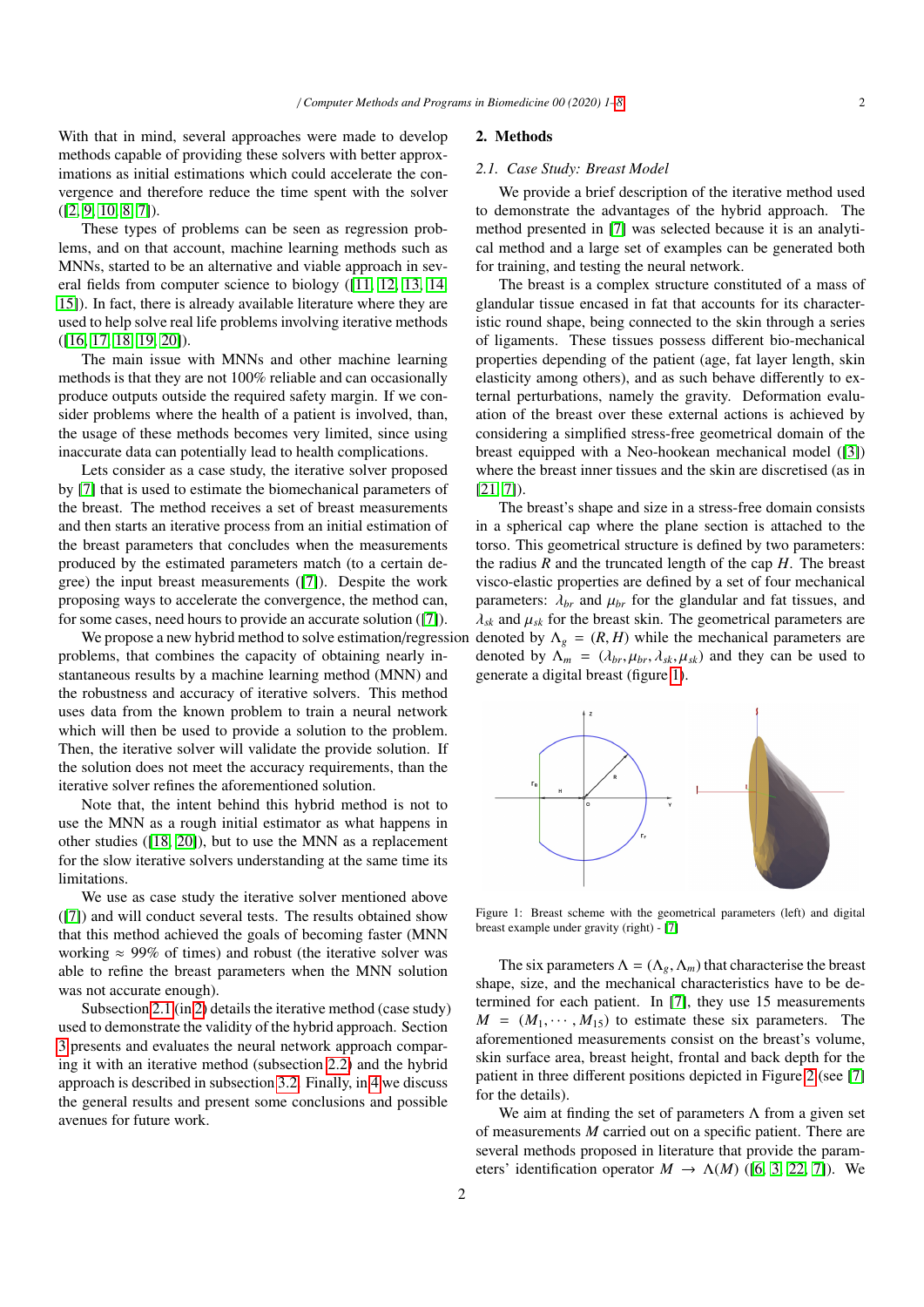<span id="page-2-1"></span>

Figure 2: Scheme of breast measurements of a patient - [\[7\]](#page-7-7)

choose the method presented in [\[7\]](#page-7-7) due to the ease of reproducing its values (does not require medical imaging data and it allows to simulate several different breast configurations).

The results obtained with this method showed a good accuracy in terms of the estimation of the parameters. The main issue is the large amount of time (in some cases it can take hours [\[7\]](#page-7-7)) necessary to estimate the breast parameters.

## <span id="page-2-0"></span>*2.2. MNN Estimator*

We present a MNN model and detail the training procedure we carry out to emulate the inverse problem solver, *i.e.* to provide an approximation of  $\Lambda$  as a function of measurements *M*. Similarly to [\[7\]](#page-7-7), the main goal of the breast parameter estimation method is the determination of a set of parameters that produces a relevant digital model of the real breast, *i.e.* a model which accurately reproduces the real breast mechanical behaviour as well as its aesthetics. Such model is then used to support a surgeon decision making regarding surgical procedures and, hence, reduces the risk of errors.

Although accurate, inverse solver methods are too time consuming to be of practical use. Despite several code optimisations, the running times reported in [\[7\]](#page-7-7) can go up to several hours of computation whereas MNNs can provide an answer in real-time.

To evaluate the accuracy of the proposed approach we will compare our results with the values presented in [\[7\]](#page-7-7) using three different meshes: coarse, medium and thin. The visual difference between these mesh resolutions is depicted in figure [3.](#page-2-2)

<span id="page-2-2"></span>

Figure 3: Image of 3 breast meshes generated by the same parameters: coarse (left), medium (mid) and thin (right)

To train, validate and test the MNNs, datasets were created using the numerical breast model proposed in [\[21\]](#page-7-21) carrying out numerical simulations with a wide range of variation of coefficients Λ. We elaborate a dataset for each mesh ( $\mathcal{D}_{coarse}$ ,  $\mathcal{D}_{medium}$  and  $\mathcal{D}_{thin}$ ) with  $N = 50000$ . Each dataset  $D_k$ ,  $k \in \{coarse, medium, thin\}$  is split into a test set with 10000 cases ( $\mathcal{D}_k^{test}$ ), a validation set with 4000 samples ( $\mathcal{D}_k^{val}$ ), the remaining  $\tilde{36000}$  cases being the training set  $(\mathcal{D}_k^{train})$ .

#### *2.2.1. Datasets generation*

To generate the datasets, random samples are drawn from a Gaussian distribution of the parameters centred on a set of values suggested by surgeons as representing an average looking breast  $\Lambda^{average} = (R = 0.05m, H = 0.0564m, \lambda_{br} = 1000Pa,$ <br> $\lambda_L = 8000Pa, \mu_L = 400Pa$  and  $\mu_L = 1600Pa$ . Then a dataset  $\lambda_{sk}$  = 8000*Pa*,  $\mu_{br}$  = 400*Pa* and  $\mu_{sk}$  = 1600*Pa*). Then a dataset is created as follows:

- 1. Generate *N* valid vectors  $s^n \in \mathbb{R}^6$ ,  $n = 1, \dots, N$  such that each component  $s^n$  is chosen randomly with the Normal each component  $s_i^n$  is chosen randomly with the Normal law  $N(0, 1/2)$ . Set  $\Lambda_i^n = (1 + s_i^n) \Lambda_i^{average}$ <br>*n* = 1 ... N A vector is considered inva  $i_i^{average}$ ,  $i = 1, \cdots, 6,$ <br>d invalid when some  $n = 1, \dots, N$ . A vector is considered invalid when some of the parameters, or a combination of them, do not represent plausible breast models [\[21\]](#page-7-21);
- 2. Compute the MNN inputs  $M^n = (M_1^n, \dots, M_{15}^n)$  corresponding to the MNN outputs  $A^n = (A_1^n, \dots, A_n^n)$  ussponding to the MNN outputs  $\Lambda^n = (\Lambda_1^n, \cdots, \Lambda_6^n)$ , us-<br>ing the method detailed in [7] and create the elements ing the method detailed in [\[7\]](#page-7-7) and create the elements  $D^n = \{M^n, \Lambda^n\}.$ <br>When the detail
- 3. When the dataset is fully generated, its elements  $D^n$  are normalised as follows:

$$
M_j^n := \frac{M_j^n}{\overline{M}_j}, \ j = 1, \cdots, 15,
$$
  

$$
\Lambda_i^n := \frac{\Lambda_i^n}{\overline{\Lambda}_i}, \ i = 1, \cdots, 6,
$$

where  $\overline{M}_i$  and  $\overline{\Lambda}_i$  stand for the mean values over the whole dataset.

## *2.2.2. MNN Configuration*

A MNN configuration relates to its architecture, the activation functions and on the optimiser, among other parameters. We experimented several configurations for the MNN and found that the best results were obtained with a MNN constituted of 12 hidden layers with 128 nodes per layer, using the exponential linear unit activation function for each layer, and the RMSProp optimiser. The input layer has then fifteen inputs for the measurements to provide an output layer of six nodes for the geometric and mechanical parameters.

## <span id="page-2-3"></span>*2.2.3. Learning*

We trained a MNN for each different sized meshes and tested their accuracy. Implementation was carried out in Python using Google's Tensorflow with Keras ([\[23,](#page-7-23) [24\]](#page-7-24)). The values per mesh reported in this section are an average of 5 runs. Each run is considered complete after it ran 3000 epochs and the best epoch regarding the validation set is selected. It is important to mention that the training and validation datasets are a result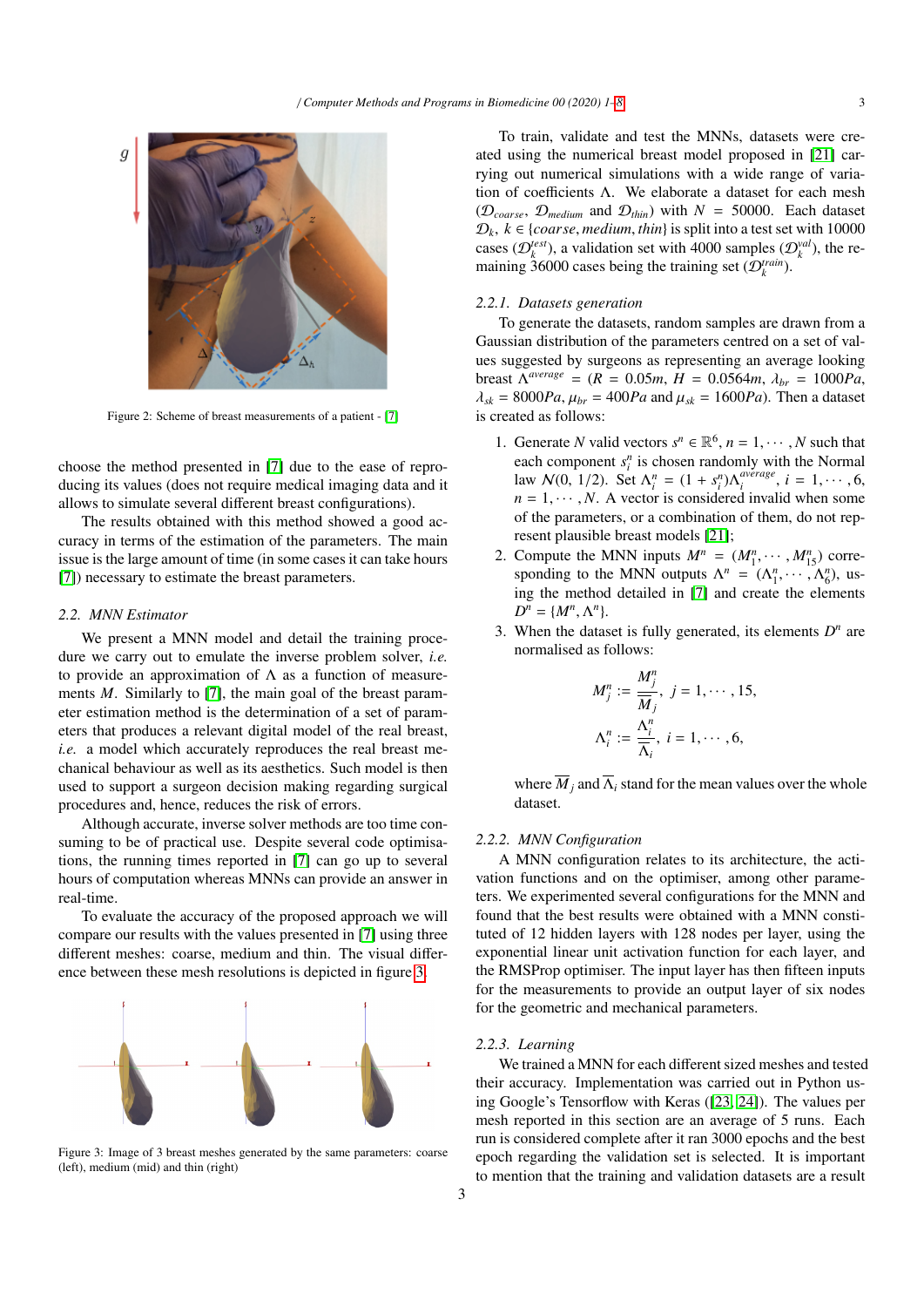of splitting of a dataset of 40000 cases at each run where 90% (36000 cases) goes for training and the remaining 10% (4000 cases) goes for validation.

We draw comparisons between the original Inverse Method (IM) and the Neural Network approach. In table [1,](#page-3-1) we report on the MNN performance for both the training and validation sets, together with the results in [\[7\]](#page-7-7) for the IM approach (relative error with respect to the exact value given in %).

<span id="page-3-1"></span>

| Error per<br><b>Parameter</b><br>(%) |            | R                                               | $H \mid$                 |  | $\mid \lambda_{br} \mid \lambda_{sk} \mid \mu_{br} \mid \mu_{sk}$ |  | avg<br>total                                        |      |
|--------------------------------------|------------|-------------------------------------------------|--------------------------|--|-------------------------------------------------------------------|--|-----------------------------------------------------|------|
|                                      | IМ         |                                                 |                          |  |                                                                   |  | 2.30 2.71 5.28 9.41 3.07 15.72 6.42                 |      |
| <b>Coarse</b>                        | <b>MNN</b> |                                                 |                          |  |                                                                   |  | <i>train</i> $ 0.73 1.08 2.19 3.53 1.28 11.02 3.31$ |      |
|                                      |            | val                                             |                          |  |                                                                   |  | 0.76 1.09 2.31 3.81 1.35 11.70 3.50                 |      |
|                                      | IМ         |                                                 |                          |  |                                                                   |  | 2.42 3.78 5.11 9.24 2.68 15.19 6.40                 |      |
| <b>Medium</b>                        | MNN        | <i>train</i>   0.82   1.35   2.15   2.98   0.98 |                          |  |                                                                   |  | 8.38                                                | 2.78 |
|                                      |            | val                                             | 0.86 1.40 2.20 3.04 0.99 |  |                                                                   |  | 8.61                                                | 2.85 |
|                                      | IМ         |                                                 |                          |  |                                                                   |  | 2.56 3.83 5.07 9.13 2.48 14.43                      | 6.25 |
| Thin                                 | <b>MNN</b> |                                                 |                          |  |                                                                   |  | <i>train</i> 1.2413.0013.9713.8011.181 9.40         | 3.77 |
|                                      |            | val                                             |                          |  |                                                                   |  | 1.23 3.11 3.94 4.11 1.22 9.54                       | 3.86 |

Table 1: Error values in percentage for the iterative method (IM) and the multilayer neural network (MNN). The MNN values are presented for training (train) and validation (val). The error values are presented per parameter and total average for the three mesh sizes.

The training results show that the MNNs are capable of associating the set of given measurements *M* to the breast model parameters Λ with different degrees of success depending on the parameters and on the mesh size. Comparing the errors per parameter of the MNN and the IM, we observe that the MNN approach obtains a significantly better approximation for every parameter. Such an improvement comes from the averaging character of the training that reduces the random component of the error contained in the data. In particular, the MNN provides the best approximations for the geometrical parameters (*R* and *H*) with only 0.73% and 1.08% error respectively with a coarse mesh and 1.24% and 3.00% error respectively with a thin mesh. Regarding the mechanical parameters ( $\lambda_{br}$ ,  $\mu_{br}$ ,  $\lambda_{sk}$  and  $\mu_{sk}$ ), the MNN provides the best approximations with the medium mesh size.

A closer analyse of the results for each parameter shows that the geometrical parameters  $R$  and  $H$  as well as the mechanical parameters of the breast bulk tissue  $\lambda_{br}$  and  $\mu_{br}$  are wellestimated with very small errors (values around 2% or lower). The mechanical parameters of the skin present larger errors with approximately  $3\% - 4\%$  error for  $\lambda_{sk}$  and approximately 8% – 11% error for  $\mu_{sk}$ . The same difficulties in estimating  $\mu_{sk}$ were observed in [\[7\]](#page-7-7). In fact, they pointed out that, even at the numerical level, *i.e.*, using the iterative inverse solver, it is difficult to obtain a good approximation value (relative error larger than 14% for  $\mu_{sk}$ ) due to a very sensitivity of this parameter to the measure errors.

Taking into consideration the values obtained with the IM, it could be expected that the thinner the mesh, the better the approximation obtained with the MNN. However, [\[7\]](#page-7-7) stated that the relation between the parameters and the measurements is nonlinear. This means that any error estimating a certain parameter will affect the other estimated parameters disproportionately ([\[7\]](#page-7-7)). Therefore, using very coarse or very thin meshes can compromise the overall estimation of the breast parameters, and a possible optimal mesh size can be found where it balances the geometrical aspects of the breast and the detail for the mechanical parameters ([\[7\]](#page-7-7)).

The validation values of table [1](#page-3-1) are similar to the training values.They present values of average error per parameter of <sup>3</sup>.5% for a coarse mesh, 2.85% for a medium mesh and 3.86% for a thin mesh. These results are very good when compared with the ones obtained with the IM whose average error per parameter was 6.42% for a coarse mesh, 6.4% for a medium mesh and 6.25% for a thin mesh.

## <span id="page-3-0"></span>3. Results

## *3.1. Multilayer Neural Networks*

## <span id="page-3-3"></span>*3.1.1. MNN Performance*

We assess the efficiency of the training MNN model using the test datasets with 10000 cases for each mesh resolution. The results for the MNN model and the IM method are presented in table [2](#page-3-2) showing the relative errors as well as the time spent by each method. The values for the IM are the same as the ones presented in table [1](#page-3-1) in section [2.2.3.](#page-2-3)

<span id="page-3-2"></span>

| Error per<br><b>Parameter</b><br>$(\%)$ |                                            | $\boldsymbol{R}$ |  |  |                                     | $H\left[\left.\lambda_{br}\right \left.\lambda_{sk}\right \mu_{br}\right]\mu_{sk}$ $\left \left.\mu_{sk}\right \right.\left \left.\mu_{sk}\right \right $ $\left \left.\mu_{\text{total}}\right \right $ cycles | time<br>min) |
|-----------------------------------------|--------------------------------------------|------------------|--|--|-------------------------------------|-----------------------------------------------------------------------------------------------------------------------------------------------------------------------------------------------------------------|--------------|
| Coarse                                  | $\bm{I} \bm{M}$                            |                  |  |  | 2.30 2.71 5.28 9.41 3.07 15.72 6.42 | 12                                                                                                                                                                                                              | 3.27         |
|                                         | $MNN 0.77 1.10 2.34 3.85 1.39 11.77 3.54 $ |                  |  |  |                                     |                                                                                                                                                                                                                 | $3e^{-4}$    |
| Medium                                  | $\bm{I} \bm{M}$                            |                  |  |  | 2.42 3.78 5.11 9.24 2.68 15.19 6.40 | 13                                                                                                                                                                                                              | 11.6         |
|                                         | MNN 0.88 1.40 2.24 3.09 1.02 8.70 2.89     |                  |  |  |                                     |                                                                                                                                                                                                                 | $3e^{-4}$    |
| Thin                                    | $\bm{I} \bm{M}$                            |                  |  |  | 2.56 3.83 5.07 9.13 2.48 14.43 6.25 | 14                                                                                                                                                                                                              | 26.45        |
|                                         | MNN 1.25 3.07 4.01 4.13 1.27 9.56 3.88     |                  |  |  |                                     |                                                                                                                                                                                                                 | $3e^{-4}$    |

Table 2: Comparison of the two parameter estimations methods: Multilayer Neural Network (MNN) and the Iterative Method (IM). Mean difference in percentage between the reference parameters and the estimated parameters using three mesh sizes: Coarse, Medium and Thin. Time spent by each method in average and the number of iterations (cycles) required by the iterative method to converge and produce a good result.

Test errors are very similar to the validation ones with average error per parameter around 3.54% for a coarse mesh, 2.89% for a medium mesh and 3.88% for a thin mesh. These results show that the MNN method is capable of estimating the breast model parameters with a very good accuracy in comparison with the error of the IM. For all mesh resolutions the MNN method is clearly more efficient since it provides more accurate approximations in a very short time. The error is reduced by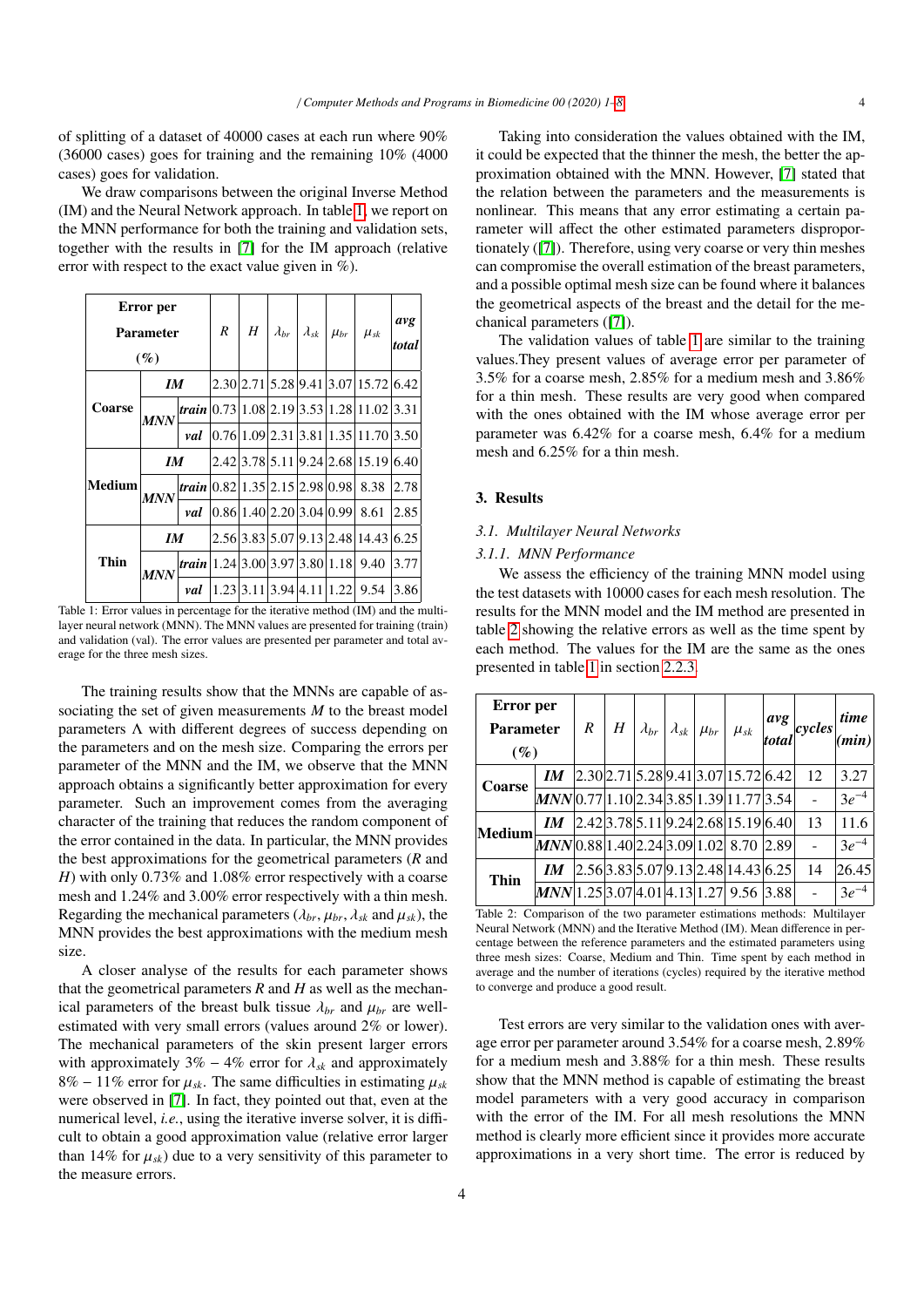50% and the computational time reduction, reported in the last column, is very significant.

Clearly, such results highlight the interest to substitute the inverse problem solvers, based on the resolution of the mechanical problem, with a Neural Network at the production level. However, the MNN model estimation can sometimes predict a set of parameters that can notably differ from the exact parameters by a large margin (greater than 30% error per parameter for instance). On the other hand, the iterative method always provides an accurate estimate within a guaranteed error maximum level ([\[7\]](#page-7-7)) since we really solve the physical problem. Therefore the values that are obtained from the MNN model need to be used with caution. In other words, a validation and correction procedure has to be established to guarantee the validity of the parameters and turn the method more robust.

## *3.1.2. Methods robustness*

The performance results of the MNN model presented in section [3.1.1](#page-3-3) show a good accuracy with relative errors. However, these tests were done with the MNN models trained with the exact values of the measurements. In a real scenario the surgeon might not obtain the exact measurements of the breast, *i.e.* but an approximation with some inaccuracy and so, it is important to test the robustness of the model, *i.e.* the capacity to handle the uncertainties by limiting the error propagation to the outputs. From surgeons experience, it is assumed a potential error up to 10% for each measurement. With that in mind, we introduced a variation on each measurement of the test datasets  $(\mathcal{D}_{\alpha}^{test}, \text{ where } \alpha = coarse, medium, thin) \text{ up to } 10\%.$ <br>The sensitivity analysis performed on the estima

The sensitivity analysis performed on the estimation method in [\[7\]](#page-7-7) showed that even if the difference on some measurements is small (few percents), it may have a great impact in several situations by strongly magnifying the error on the parameters. Therefore, it is relevant to evaluate how the MNN models deal with potential errors in the measurements.

For that purpose, one introduces errors on the measurements and evaluate the effect of that error in the estimation of the parameters. To this end, we create a dataset of perturbed measures using a uniform law that produces a maximal error of 10%. Then we compute the associated output to evaluate the error with respect to the exact value. Hence the relative error of the outputs is evaluated and compared with the relative errors of the inputs. The assessment of the measurements error propagation to the parameters by the MNN is presented in table [3,](#page-4-0) together with the error propagation for the IM previously reported in [\[7\]](#page-7-7).

The difference between the estimated parameters after perturbation of the inputs and the exact values increased as expected due to the errors in the measurements. We report a substantial degradation from the original errors 3.51%, 2.86% and <sup>3</sup>.89% (table [2\)](#page-3-2) to 13.6%, 12.61% and 13.33% for the coarse, medium and thin mesh sizes respectively.

Magnification of the errors is essentially determined by the Jacobian matrix of the functional  $M \to \Lambda(M)$  evaluated with the exact measure value *Mexa* (*i.e.* without perturbation) and a

<span id="page-4-0"></span>

| Error per<br>parameter<br>$(\%)$ |                                             | R | H | $\lambda_{br}$   $\lambda_{sk}$   $\mu_{br}$   $\mu_{sk}$ |                                           | avg<br>total |
|----------------------------------|---------------------------------------------|---|---|-----------------------------------------------------------|-------------------------------------------|--------------|
| <b>Coarse</b>                    | $\bm{I} \bm{M}$                             |   |   |                                                           | 8.05  9.49  15.31 19.76 6.45  39.3  16.39 |              |
|                                  | $MNN$ 7.71   9.21                           |   |   |                                                           | 12.68 11.97 4.87 35.17 13.60              |              |
| Medium                           | $\bm{I} \bm{M}$                             |   |   |                                                           | 8.47 13.23 14.82 19.40 5.63 37.98 16.59   |              |
|                                  | $MNN$ 6.68   9.09                           |   |   |                                                           | 12.29 10.58 4.67 32.36 12.61              |              |
| Thin                             | IM.                                         |   |   |                                                           | 8.96 13.41 14.70 19.17 5.21 36.08 16.25   |              |
|                                  | MNN 7.64 11.73 12.08 11.75 4.88 32.88 13.49 |   |   |                                                           |                                           |              |

Table 3: Mean value of the error in (%) between the reference parameters and the approximation obtained by the IM and the trained MNN with three different sized meshes considering errors in the measurements up to 10%.

first-order of errors approximation are given with

$$
\Delta\Lambda_j = \frac{\partial \Lambda_j}{\partial M_i} (M^{exa}) \Delta M_i
$$

According to [\[7\]](#page-7-7), the Jacobian coefficient are uniformly bounded and the error propagation is almost contained leading to reliable values as a first estimator of the breast model parameters. Since the deviations observed with the MNN are very similar to the ones obtained with the IM, we conclude that the MNN is robust.

#### *3.1.3. Measurements deviation*

The question arises about the one-to-one correspondence between the measurement and the parameters, namely if the two operations  $M \to \Lambda(M)$  (with the IM or MNN) and  $\Lambda \to M(\Lambda)$ (with the direct solver) are inverse from one to another at the numerical level. To this end, as in [\[7\]](#page-7-7), we assess the error between a given reference measurements  $\overline{M}$  with the measurements obtained with the estimated parameters *M*(Λ) after computing Λ with one of the two method. We evaluate the relative error using

<span id="page-4-1"></span>
$$
E(\overline{M}, \Lambda) = \sum_{i=1}^{15} k_i (\overline{M}_i - M_i(\Lambda))^2.
$$
 (1)

where  $k_i$  represents the relative weight of each measurement (the scale of some measurements such as the volume is very different compared to measurements such as the skin surface area) [\[7\]](#page-7-7). In [\[7\]](#page-7-7), they considered that a set of parameters is accurately evaluated when the value returned by the cost function in equation [1](#page-4-1) is lower than a certain threshold  $\varepsilon_e = 5e^{-6}$  in order<br>to ensure very small errors to ensure very small errors.

We first start with the IM and evaluate the difference between  $\overline{M}$  and  $M(\Lambda)$  considering the three mesh sizes. We report in table [4](#page-5-1) the results obtained in [\[7\]](#page-7-7) for all the measurements  $M_i$ ,  $i = 1, \dots, 15$ .<br>We observe an

We observe an average total error per parameter lower than 2% and we see that, with the exception of  $e_{m_5}$ ,  $e_{m_{10}}$  and  $e_{m_{15}}$ , every parameter has an error lower than 1%, which indicate an excellent one-to-one correspondence. The error obtained with the other mentioned measurements was also considered small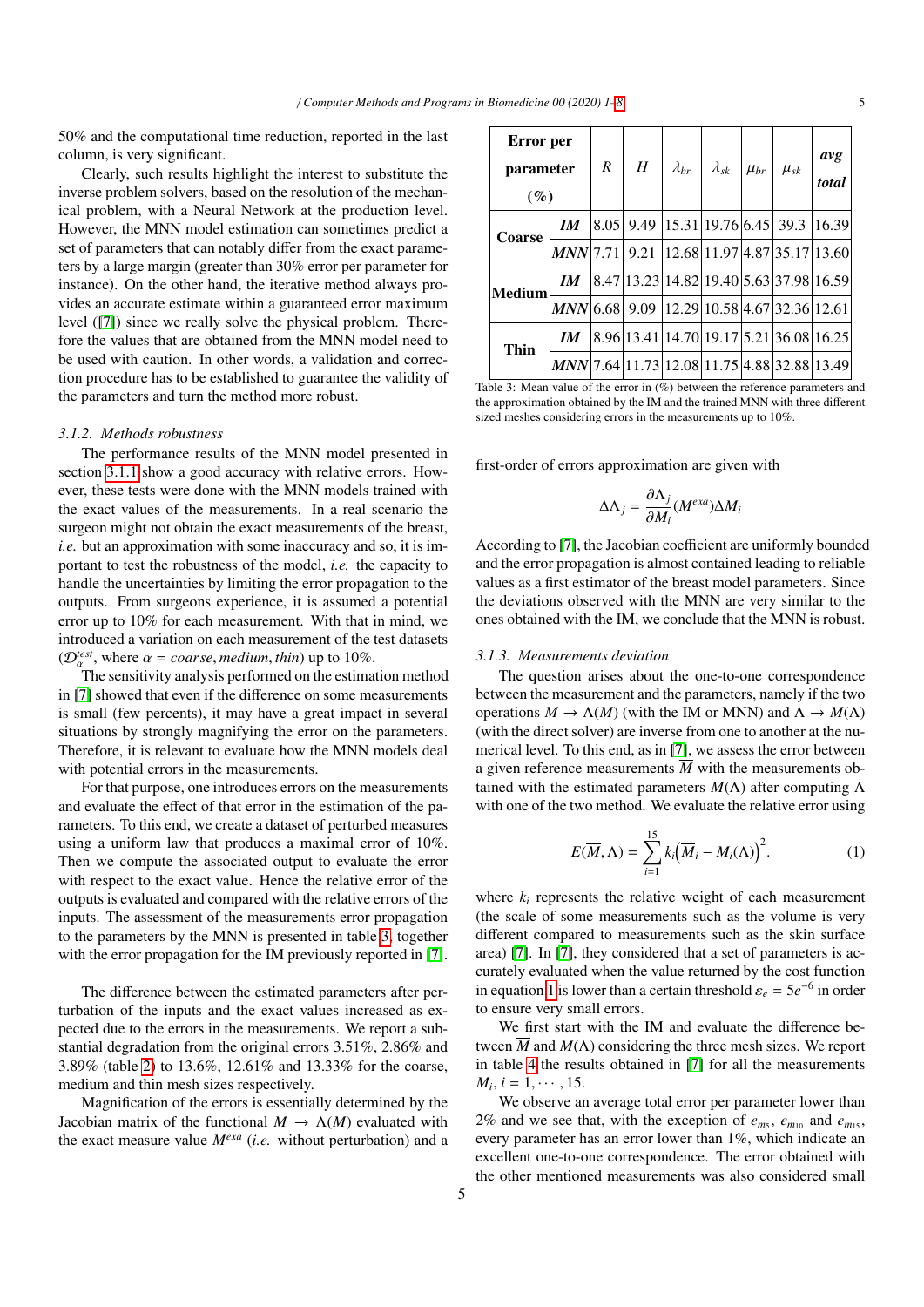<span id="page-5-1"></span>

| Mesh                                                          |  |  |  |  | $ e_{m_1} e_{m_2} e_{m_3} e_{m_4} e_{m_5} e_{m_6} e_{m_7} e_{m_8} e_{m_9} e_{m_9}$                                                              |          |  |  |                |  |  |
|---------------------------------------------------------------|--|--|--|--|-------------------------------------------------------------------------------------------------------------------------------------------------|----------|--|--|----------------|--|--|
| <b>Coarse</b> $ 0.47 0.64 0.87 0.52 6.53 0.73 0.51 0.80 0.76$ |  |  |  |  |                                                                                                                                                 |          |  |  |                |  |  |
| Medium $ 0.48 0.61 0.82 0.51 6.21 0.67 0.63 0.83 0.75$        |  |  |  |  |                                                                                                                                                 |          |  |  |                |  |  |
| Thin                                                          |  |  |  |  | $ 0.48 0.50 0.79 0.51 6.18 0.61 0.51 0.85 0.73$                                                                                                 |          |  |  |                |  |  |
|                                                               |  |  |  |  |                                                                                                                                                 | avg cost |  |  |                |  |  |
|                                                               |  |  |  |  | <b>Mesh</b> $\begin{vmatrix} e_{m_{10}} \ e_{m_{11}} \end{vmatrix} e_{m_{12}} \begin{vmatrix} e_{m_{13}} \ e_{m_{14}} \end{vmatrix} e_{m_{15}}$ |          |  |  | total function |  |  |
| <b>Coarse</b> $ 8.23 0.67 0.43 0.51 0.56 7.52 1.98 1.99e-6$   |  |  |  |  |                                                                                                                                                 |          |  |  |                |  |  |
| Medium $7.11 0.73 0.52 0.57 0.55 5.87 1.79 1.81e-6$           |  |  |  |  |                                                                                                                                                 |          |  |  |                |  |  |
| Thin                                                          |  |  |  |  | $ 7.17 0.67 0.47 0.52 0.55 5.73 1.75 1.72e-6$                                                                                                   |          |  |  |                |  |  |

Table 4: Mean value error in % between the reference and estimated measurements for each mesh using the iterative method (IM). Last lower column shows the mean value of the cost function.

according to [\[7\]](#page-7-7) because their values ranged within the few millimetres. Note that the average error per parameter is slightly better for thinner meshes (1.98% of error for a coarse mesh and just 1.79% and 1.75% error for the medium and thin mesh respectively).

We performed the same tests using the MNN as a predictor for the parameters reported the errors in table [5.](#page-5-2)

<span id="page-5-2"></span>

| Mesh                                                           | $e_{m_1}$ |  |                                                                       |  | $ e_{m_2} e_{m_3} e_{m_4} e_{m_5} e_{m_6} e_{m_7} e_{m_8} $ |                        | $e_{m}$ |
|----------------------------------------------------------------|-----------|--|-----------------------------------------------------------------------|--|-------------------------------------------------------------|------------------------|---------|
| <b>Coarse</b> $ 0.33 0.33 0.79 0.63 4.63 0.37 0.33 0.76 0.60$  |           |  |                                                                       |  |                                                             |                        |         |
| <b>Medium</b> 0.22 0.34 0.56 0.48 3.73 0.45 0.52 0.83 0.88     |           |  |                                                                       |  |                                                             |                        |         |
| Thin                                                           |           |  |                                                                       |  | $ 0.34 0.36 0.93 0.71 4.43 0.43 0.71 0.87 0.92$             |                        |         |
| Mesh                                                           |           |  | $ e_{m_{10}} e_{m_{11}} e_{m_{12}} e_{m_{13}} e_{m_{14}} e_{m_{15}} $ |  | $\alpha v g$                                                | cost<br>total function |         |
| <b>Coarse</b> $ 7.49 0.33 0.28 0.52 0.52 6.08 1.60 1.45e^{-6}$ |           |  |                                                                       |  |                                                             |                        |         |
| <b>Medium</b> $5.16 0.32 0.44 0.55 0.63 5.31 1.36 1.31e^{-6}$  |           |  |                                                                       |  |                                                             |                        |         |
|                                                                |           |  |                                                                       |  | $ 7.23 0.29 0.53 0.54 0.66 5.37 1.62 1.64e^{-6}$            |                        |         |

ments for each mesh using the MNN. Last lower column shows the mean value of the cost function.

Results for the MNN (table [5\)](#page-5-2) show smaller errors comparing to the IM (table [4\)](#page-5-1). The average total error per parameter is smaller than 1.62% which is an less amount of error compared to the results obtained with the IM (table [4\)](#page-5-1). The error values follow the same pattern presented in tables [1](#page-3-1) and [2](#page-3-2) with the best results been obtained with the medium mesh. Just like with the IM, apart from  $e_{m_5}$ ,  $e_{m_{10}}$  and  $e_{m_{15}}$  which show higher values of error ( $\approx 4\%$ ,  $\approx 7\%$  and  $\approx 5.5\%$  respectively), the error obtained with the other measurements is inferior to 1%.

Concluding, we can state that, when compared to the IM approach, the MNN is capable of achieving a set of parameters which produce a lower error in the retrieved measurements and well-preserved the one-to-one correspondence.

#### <span id="page-5-0"></span>*3.2. Hybrid Method*

Most of the parameters  $\Lambda$  provided by the MNN are very good approximations and can be directly used for the breast simulation to determine the shape and behaviour of the breast. However, the MNN model estimation may predict a set of parameters that are not correct, *i.e.* the error in the measurements given by equation [1](#page-4-1) was above the accuracy threshold  $(5e^{-6})$ which, in practical terms, presents too many errors to produce a relevant breast simulation. This suggests that an assessment of the parameter validity provided by the MNN is critical and correction would be necessary in some very few situations.

Considering the IM workflow, it uses a pre-determined set of parameters as the initial guess and then proceeds to refine them until the measurements generated from those parameters match the input measurements (generally given by the surgeon - [\[7\]](#page-7-7)). So, as literature shows ([\[1,](#page-7-1) [9\]](#page-7-9)), a very good initial guess has a great advantage since the iterative procedure is reduced to very few stages. Despite being reliable, the iterative method can take several minutes (sometimes hours) to estimate the breast parameters. In a medical context, poor estimations can lead to health problems but long running time for parameter estimations are not practical and cannot be used during a consultation.

So, to achieve our goal of reliability in an acceptable time frame we propose an hybrid method that takes advantage of the two methods: on the one hand, the quick response of the MNN providing fast and in most cases a good solution for the parameters while, on the other hand, the IM robustness to validate and refine the MNN solution guarantying the overall solution accuracy. The hybrid method starts by running the MNN to obtain an initial estimation. Then it uses the iterative method as a validator (i.e. the cost functional of the inverse problem) to check the error. If the error is above a threshold then the IM uses the initial approximation provided by the MNN as a starting point and iterates until it gets the error below the threshold (see Figure [4\)](#page-6-1).

If this error is lower to the previously mentioned threshold  $(\varepsilon_e = 5e^{-6})$ , then according to [\[7\]](#page-7-7) the estimated parameters are suitable to be used to produce the digital representation of the suitable to be used to produce the digital representation of the breast.

We want to evaluate the performance of this hybrid method on two metrics:

- Fast and accurate solutions percentage of cases where the MNN obtained an accurate solution by itself;
- Validation & refining performance reliability of the validation as well as the average number of iterations required by the IM to refine non-accurate MNN estimations.

The first metric will reveal at what point can a machine learning method like the MNN replace iterative solvers. The second metric is testing the capacity of the MNN to provide good approximations even when it is not accurate, i.e., we are evaluating the premise behind the observations made in [\[7\]](#page-7-7), which states that closer initial guesses leads to lesser iterations by the iterative method to obtain an accurate set of parameters.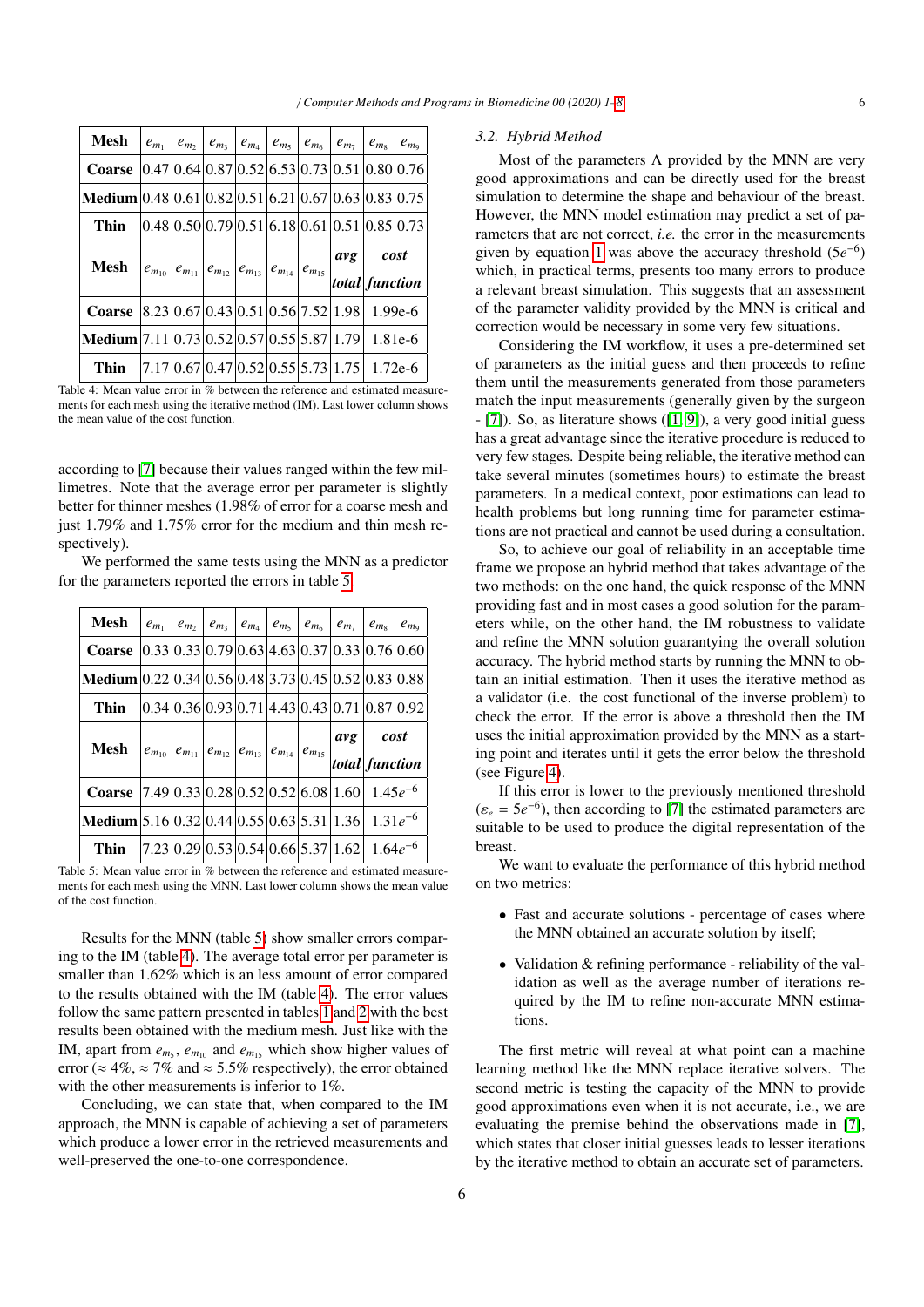<span id="page-6-1"></span>

Figure 4: Hybrid method.

In summary, we want to determine if under these circumstances, the hybrid method can significantly outperform the IM. In table [6,](#page-6-2) we present an error analysis estimated by the MNN model for each mesh size with a total number of  $N = 10000$ cases per mesh.

The values presented in table [6](#page-6-2) show, for each mesh size, the 4 different types of estimations performed by the MNN trained models: Accurate; Close (difference of parameters up to 10%); Medium (difference of parameters up to 20%) and Far (difference of parameters above 20%). The MNN models are accurate approximately 99% of the times (98.9%, 99.1% and 98.7% with the MNN coarse, medium and thin models respectively). This means that in 99% of the cases, the hybrid model will be able to estimate the breast parameters almost instantaneously.

From the total of 30000 cases (10000 cases per mesh size) only 333 cases were not accurate: 230 (0.76% of the cases) were close to the reference values; 63 were medium (0.21% of the cases) and 40 cases were poor (far) estimations (0.13% of the cases). Note that these cases do not have necessarily extreme measurement values, spreading roughly evenly across the tested parameter spectrum. For these cases we show that the initial guess deriving from the trained MNN, reduces significantly the time spent to obtain an accurate estimation of the parameters. Instead of an average of 3.27, 11.6 and 26.45 minutes for the coarse, medium and thin meshes respectively, the hybrid method results are always significantly below these averages even when the MNN estimation was poor (1.89, 6.68 and 14.36 minutes for the coarse, medium and thin meshes respectively). The hybrid model improve the robustness of the IM method while providing results in a significantly smaller time frame.

<span id="page-6-2"></span>

| <b>MNN</b>    |                        | <b>Number Results</b> |        | Avg              | Time  |  |
|---------------|------------------------|-----------------------|--------|------------------|-------|--|
|               | <b>Estimation</b>      | of Cases              | $(\%)$ | Iterations (min) |       |  |
|               | Accurate               | 9887                  | 98.9   |                  |       |  |
| Coarse        | Close                  | 82                    | 0.8    | 2.3              | 0.62  |  |
|               | <b>Medium</b>          | 18                    | 0.2    | 4.5              | 1.22  |  |
|               | Far                    | 13                    | 0.1    | 7.0              | 1.89  |  |
|               | <i><b>Accurate</b></i> | 9907                  | 99.1   |                  |       |  |
| <b>Medium</b> | <b>Close</b>           | 71                    | 0.7    | 2.2              | 1.96  |  |
|               | <b>Medium</b>          | 15                    | 0.2    | 3.6              | 3.20  |  |
|               | Far                    | 7                     | 0.1    | 7.5              | 6.68  |  |
|               | Accurate               | 9873                  | 98.7   |                  |       |  |
| Thin          | <b>Close</b>           | 77                    | 0.8    | 2.4              | 4.54  |  |
|               | Medium                 | 30                    | 0.3    | 4.8              | 9.07  |  |
|               | <b>Far</b>             | 20                    | 0.2    | 7.6              | 14.36 |  |

Table 6: Neural Network model parameter estimation deviation groups for each mesh size (Coarse, Medium, Thin): Accurate Estimation; Close Estimation; Medium Estimation; Far. Average number of iterations taken from [\[7\]](#page-7-7), and time in minutes required by the Iterative Method to converge.

#### <span id="page-6-0"></span>4. Conclusion

Traditional methods for computing the solution of inverse problems (e.g. estimation of parameters) usually involve iterative solvers and techniques. Such popular techniques require significant computational resources and time response that ranges between a few minutes to several hours, depending on the required accuracy. Machine learning based approaches offer an alternative way to efficiently assess the same problems by providing a solution in real time. However they are not 100% reliable and that limits its usage, mainly when dealing with real problems (e.g. medical) where reliability is crucial.

A new hybrid method was proposed to combine the strengths of the traditional methods (iterative methods) and the new machine learning methods (multilayer neural networks). We used as case study an existent iterative method to estimate the breast parameters of a patient from a set of given measurements. This new method uses data from the problem to create and train a MNN that provides an estimation of the breast parameters. Then, the method uses an IM to validate the estimated parameters and in the case the solution is not considered accurate, then the IM refines those parameters until the desired accuracy is achieved.

The overall results show that the hybrid method proposed achieved its goals: a fast and reliable method. The MNN was capable of providing accurate solution for 99% of cases. On the remaining 1%, this method was capable of refining the MNN solution, and when comparing its performance against a stand alone iterative method, we observed that it reduced very significantly the number of iterations required to converge to an accurate solution.